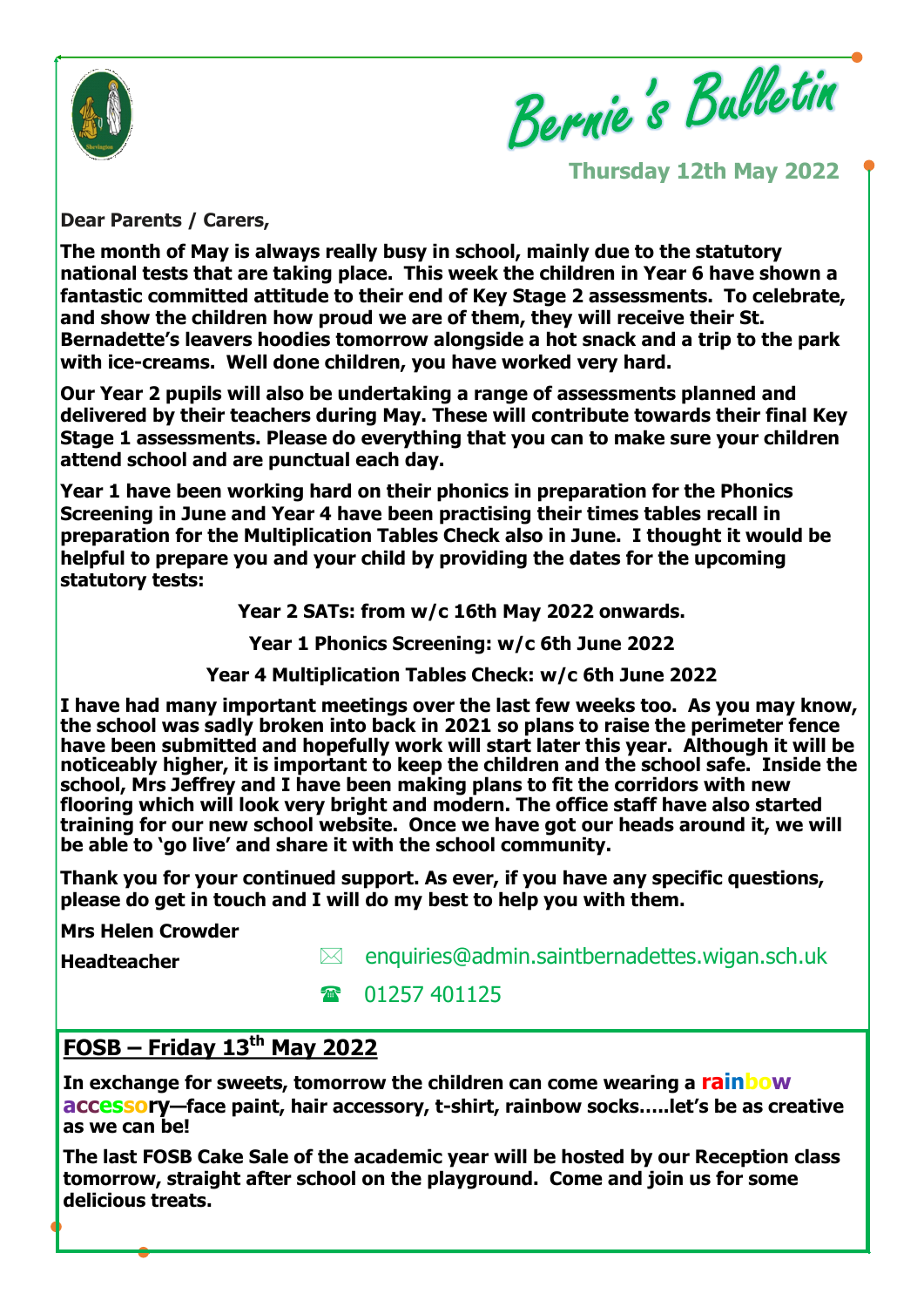# **First Holy Communion**

**On Friday 6th May, Year 5 children celebrated their First Holy Communion at St. Marie's Church. It was a beautiful evening and it was wonderful to celebrate with the children as they continued on their faith journey, receiving the Eucharist for the first time. Everyone was beaming with pride – a time to treasure indeed! We look forward to Year 4's First Holy Communion on Friday 27th May at 6pm.**

**Thank you to Father Joseph, the Catechists, parents, staff and all the volunteers from the Parish for making it possible.**



# **May Procession**

**The month of May is dedicated to Our Lady, Mary. To mark this, on Friday 20th May, Year 1 will lead our annual May Procession. Parents and family members of Year 1 children are invited to join us from 9:10am to watch the ceremony.** 

**We are asking children throughout the school to kindly bring in a potted plant on Friday 20th May, as we all will have an opportunity to crown our statue of Our Lady with a garland of flowers.**

# **Queen's Jubilee Events**

**We are starting to plan for the Queen's Jubilee which will conclude with a Jubilee Party on Friday 27th May 2022. We would like children to come into school dressed in red, white and blue on this day and bring a plate of party food for a whole school tea party!**

**That week children will find out about the Queen herself, learn dances from the decades and take part in creative activities.** 

**We will be inviting parents to come along into school and watch the 'dance through the decades' performance on Friday 27th May at 9:15am (depends on the weather as it will be on the playground).** 

**We are looking forward to celebrating this momentous occasion as a school.**

**As part of our Jubilee Celebrations, Nichola our Cook will be preparing a special Jubilee lunch for all children on Friday 20th May. If you wish your child to join us for this lunch, please order on the 'My Evolve Hub' school dinners APP or contact the school office.**

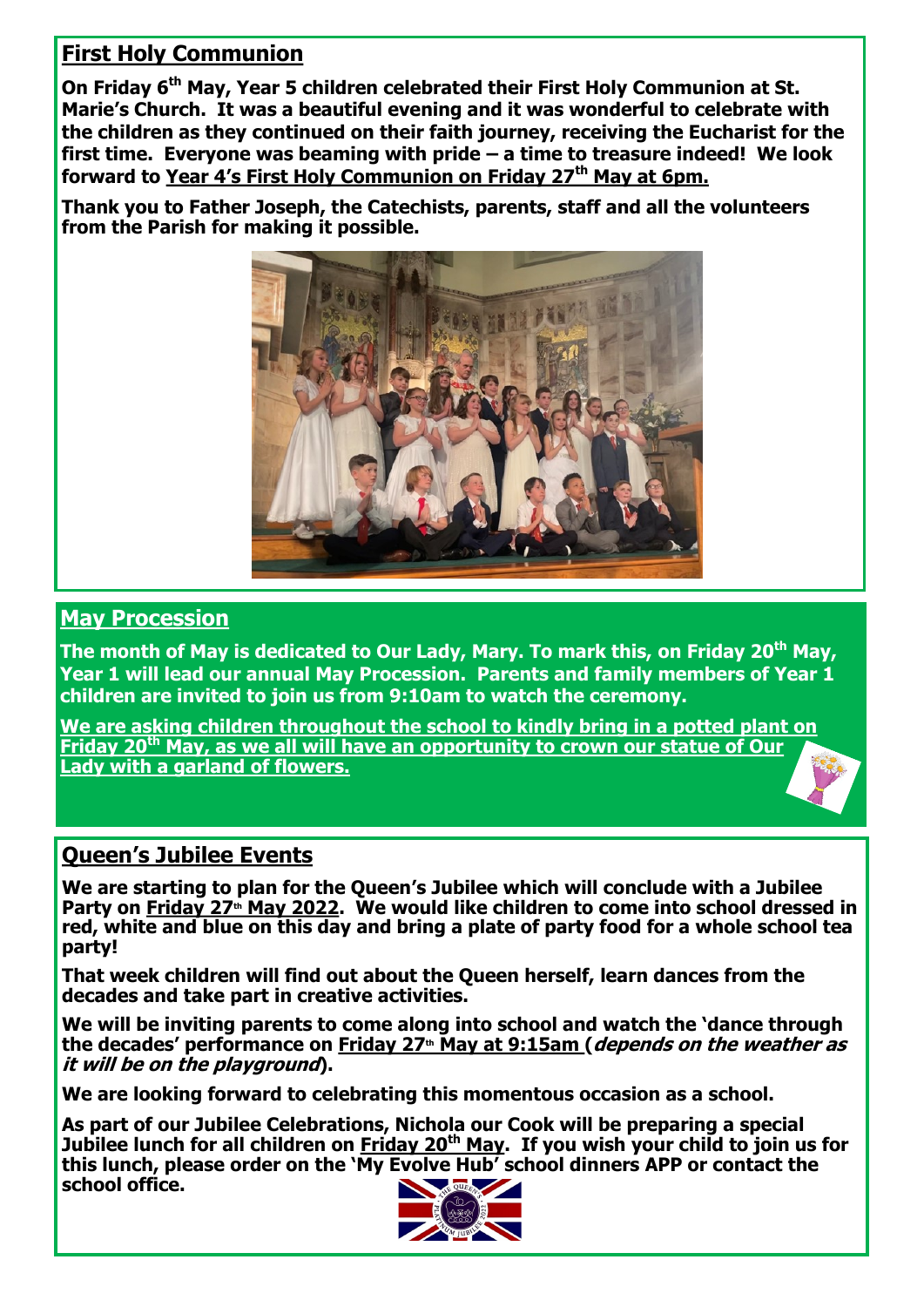#### **Sports Coach**



**We are really pleased to offer lunchtime sports provision as well as after school extra -curricular clubs. Over the last few weeks we have funded a sports coach to work with the classes on a rota each week. The focus of the lunchtime sessions has initially been football skills and the children have thoroughly enjoyed it. This will continue for the summer term and will help children to further develop their skills.**

## **Musical Opportunities**

**In addition to our music curriculum, we are pleased to offer musical opportunities for the junior children with weekly music tuition. Children from Year 1 upwards can start to learn a range of musical instruments from vocal to drumming. If you wish to know more, please contact the school office.**

**Our Year 1 and 2 children also take part in their weekly 'Wider Opps' music lessons. They have made excellent progress over the year and developed in confidence, knowledge and skills. The children are now learning the xylophone and we can't wait to share all their learning with parents and families in their end of term performance.** 



#### **Trips and Visitors**

**The Nursery and Reception children will be joining in with a visit from Alldays Farm on Wednesday 18th May. The farm will visit school and the children will meet a range of animals, have a petting session whilst learning lots of interesting facts.**

**Year 3 went to visit Wigan Life Museum for a 'Don't Go Down the Mine' workshop this week. The children used their historical enquiry skills with a range of evidence to deepen their key knowledge from school.**

**Nursery children up to Year 4 were involved in the second day of our antidiscriminatory sessions earlier this week. They were run by staff at Wigan Athletic Football Club where the children learned about equality and diversity, not only in football but in real life.**

**Liam Marshall, Winger for Wigan Rugby League, spent time in Year 2 today helping children understand our local history and why rugby is such a huge part of Wigan's identity. The children loved playing rugby with him and interviewing him to find out what it is like to play for Wigan. Liam also gave a presentation to Year 5 and 6 about working as a team, respecting others and working hard with dedication.**

**It has been fantastic to see the resumption of school trips and visitors over the last few months, and we have lots more planned as we go into next year.**





**Please like and follow our school Facebook page for all the latest news, photos and updates.**

**[\(1\) St Bernadette's Catholic Primary School |](https://www.facebook.com/St-Bernadettes-Catholic-Primary-School-101091841847126)  [Facebook](https://www.facebook.com/St-Bernadettes-Catholic-Primary-School-101091841847126)**